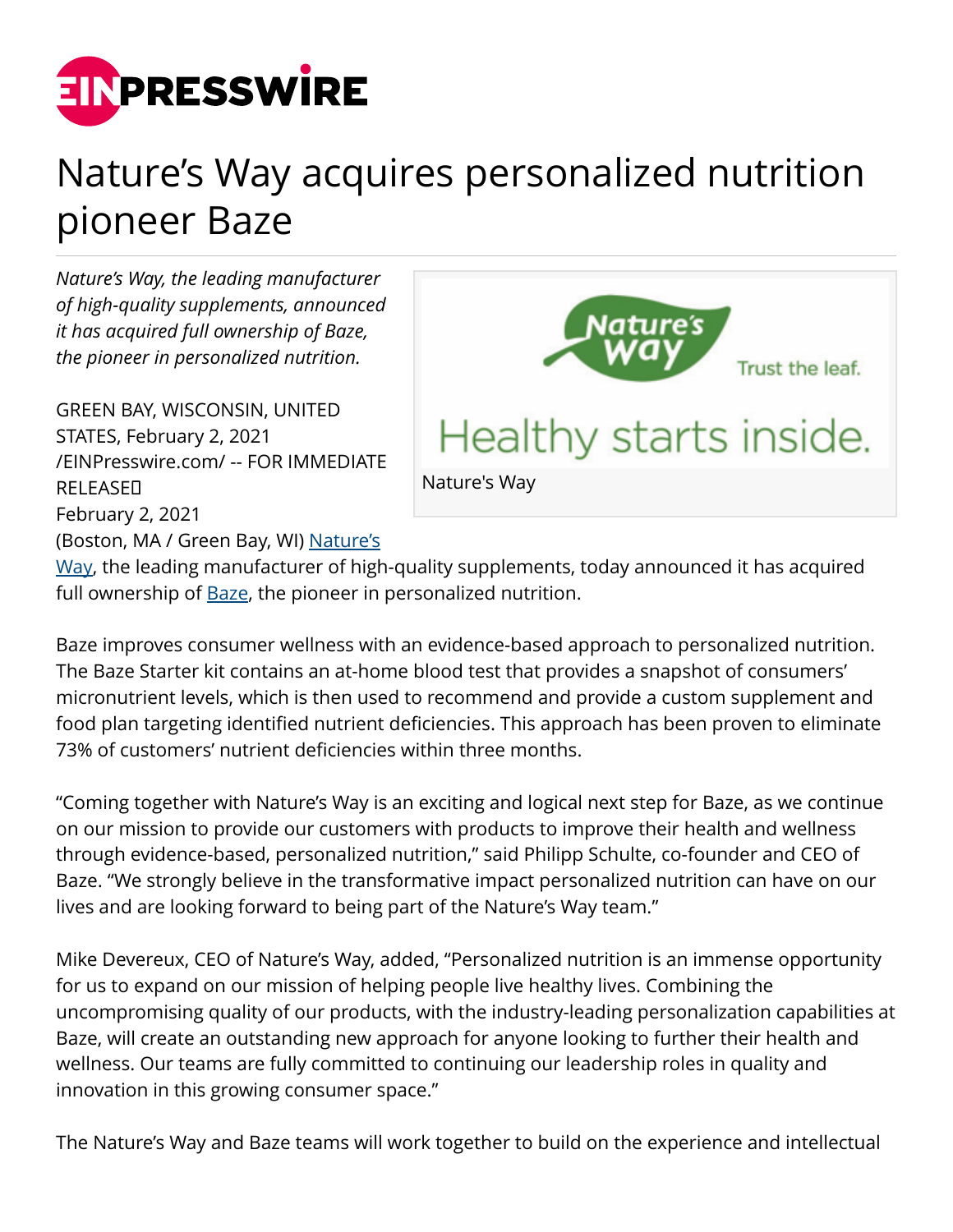property that Baze has developed for personalized nutrition. By combining the high-quality supplements from Nature's Way, and the patented, evidence-based feedback loop created by BAZE, a better personalized nutrition experience will be developed for consumers. The acquisition closed on December 23, 2020. Terms of the transaction were not disclosed.

The statements above have not been evaluated by the Food and Drug Administration. The products are not intended to diagnose, treat, cure or prevent any disease.

# # #

## About Nature's Way

Founded in 1969, Nature's Way has been a pioneer in the health industry. Since then, Nature's Way has evolved to encompass more than 1,000 supplements from Fortify® Probiotics and Alive!  $^\circ$  Multivitamins to oils and herbal remedies. Embracing the values of wisdom, integrity, authenticity and inclusivity, Nature's Way turns to nature to find and further a better way to wellness. <sub>II</sub>

## About Baze

Founded by Philipp Schulte and Dr. Isam Haddad in 2014, Baze is the first blood-based, at-home nutritional testing kit offering high-quality subscription supplements and personalized food recommendations. Baze measures micronutrient levels regularly to ensure sustainable improvement in nutritional imbalances and overall health. Once Baze analyzes users' samples, the company delivers personalized, smart vitamin supplements and healthy, nutrient-dense food recommendations to customers based on their results.

Media contacts: Nature's Way Susan Finco Leonard & Finco Public Relations, Inc. 920.621.4377 sfinco@LFpublicrelations.com 

**Baze**<sup>[]</sup> Alex Boches Baze, US GM 978.578.4035 Alex@baze.com

Susan Finco Leonard & Finco Public Relations +1 920-965-7750 sfinco@LFpublicrelations.com